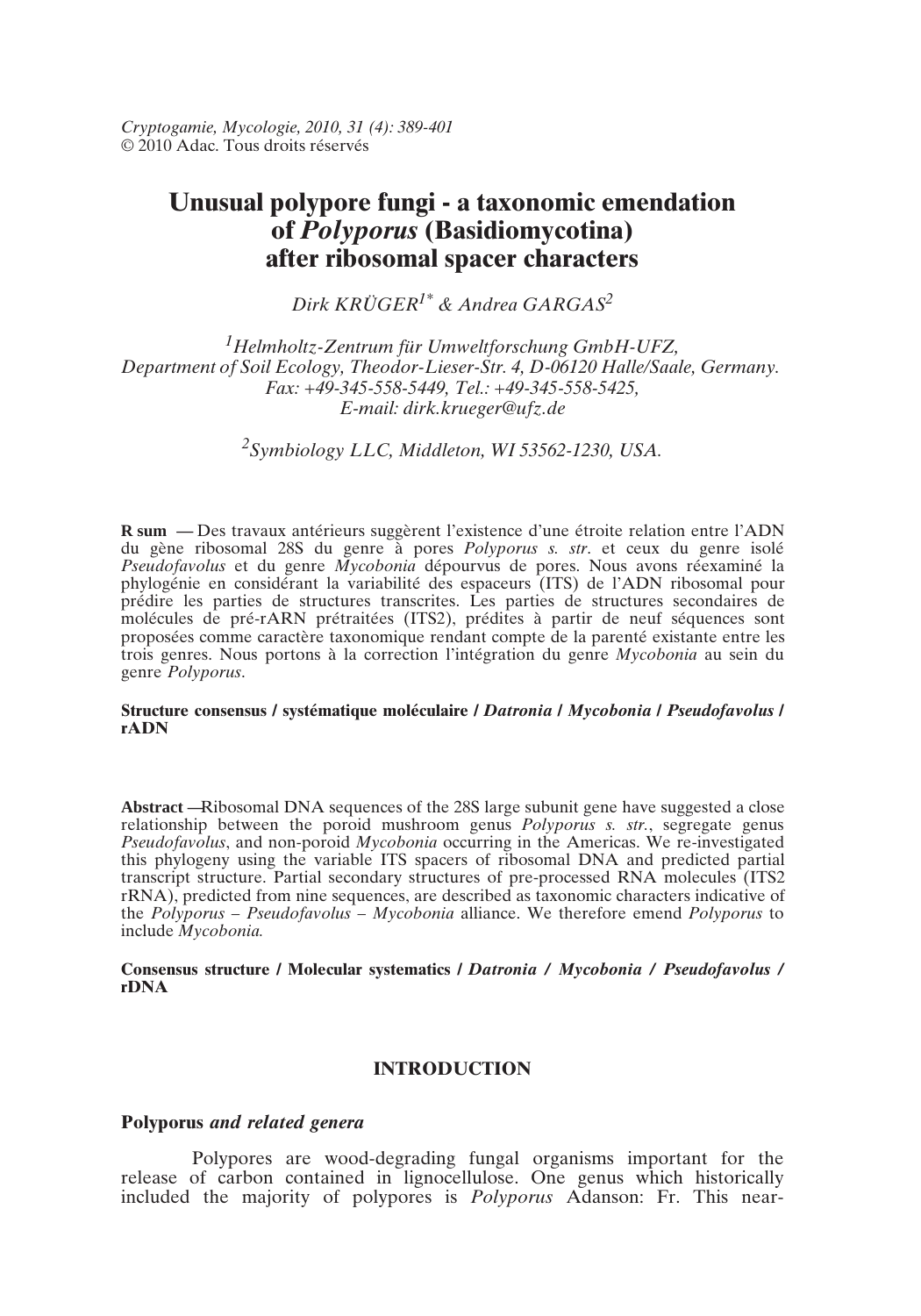cosmopolitan genus contains species which produce fruit bodies with a more or less distinct stipe yet unlike more fleshy mushrooms these fruit bodies quickly become tough due to unique dimitic hyphal construction systems (although these fruit bodies do not persist long in nature). One undoubtedly related genus, *Pseudofavolus* Pat., is distinguished by typically having thinner, shallow-pored fruit bodies and by a predominantly subtropical or tropical distribution. A third genus, *Mycobonia* Pat., shares many characters of fruit body morphology and anatomy with *Pseudofavolus*, yet is generally not considered a polypore genus as its fruit bodies do not have pores. Instead, the underside of the *Mycobonia* fruit body is flat with microscopically small "teeth" (pegs) protruding from a flat surface containing basidia. A fourth and fifth closely allied genus are represented in the main analyses in this paper: *Datronia* Donk has no fruit bodies with a stipe, while its basidiospores and micromorphology are similar to *Polyporus* and another polypore genus, *Trametes* Fr.

The taxonomic delimitation of *Polyporus* remains in flux, with a modern census available in the monograph by Núñez and Ryvarden (1995). During analyses of large subunit (LSU) ribosomal DNA data, and subsequent morphological re-evaluation, Krüger (2002) found evidence to shift generic boundaries involving taxa related to *Polyporus squamosus* (Huds.) Fr. Meanwhile, new ITS rDNA data became available to investigate phylogeny of polyporoid taxa near *P. squamosus*, which allowed for a) deriving a workable emendation of *Polyporus s. str*., and b) infering new identifying morphotaxonomic characters on a level not yet fully explored – the structure of the ITS2 portion of the pre-rRNA transcript.

Selection of taxa for new ITS sequences was informed by previous LSU datasets (Krüger 2002, Krüger & Gargas 2004). These were chosen to address two systematic questions: 1) how is *Polyporus squamosus* related to representatives of the segregate polypore genus *Pseudofavolus*, and non-poroid *Mycobonia*?, and 2) is the resupinate genus *Datronia* Donk more closely related to *Trametes* Fr. or to *Polyporus squamosus*?

### **Pseudofavolus** *and* **Mycobonia**

Corner (1984: 35) rejected *Pseudofavolus* as a segregate genus, stating that Ryvarden and Johansen's (1980) distinctions of dextrinoid hyphae, dendrohyphidia, large spores, and thin context could all be found in *Polyporus s. str*. (*sensu* Corner). Singer (1949: 269, 284) argued that *Pseudofavolus* and *Mycobonia* are likely related to *Polyporus*. This was criticized by Smith (1963) as having de-emphasized the value of the hymenophore as a taxonomic character. Donk (1964: 294) agreed with Singer. Kreisel (1969: 168-169) synonymized Pleurotaceae Overeem under Polyporaceae Corda (in Polyporales), and also listed *Mycobonia* as a representative genus. Jülich then later (1981: 186) removed *Mycobonia* from Thelephoraceae (see Donk 1957: 83) and proposed that *Mycobonia* should belong to a family Mycoboniaceae (Boreostereaceae Jülich 1982, Bibliotheca Mycologica 85: 357) within the Polyporales. Singer (1986: 163) synonymized Mycoboniaceae with Polyporaceae. Corner (1984: 36) stated that the *Pseudofavolus* group was most closely related to *Mycobonia*. Accepting two species of *Mycobonia* [*M. brunneoleuca* (Berk. & Curtis) Pat., and *M. flava* (Swartz: Fr.) Pat.; compare Reid 1976], Corner stated (1984: 104) that *M. flava* was merely *Pseudofavolus miquelii* (Mont.) Pat. without the pores, but a sectional combination of *Pseudofavolus* and *Mycobonia* in *Polyporus* was not actually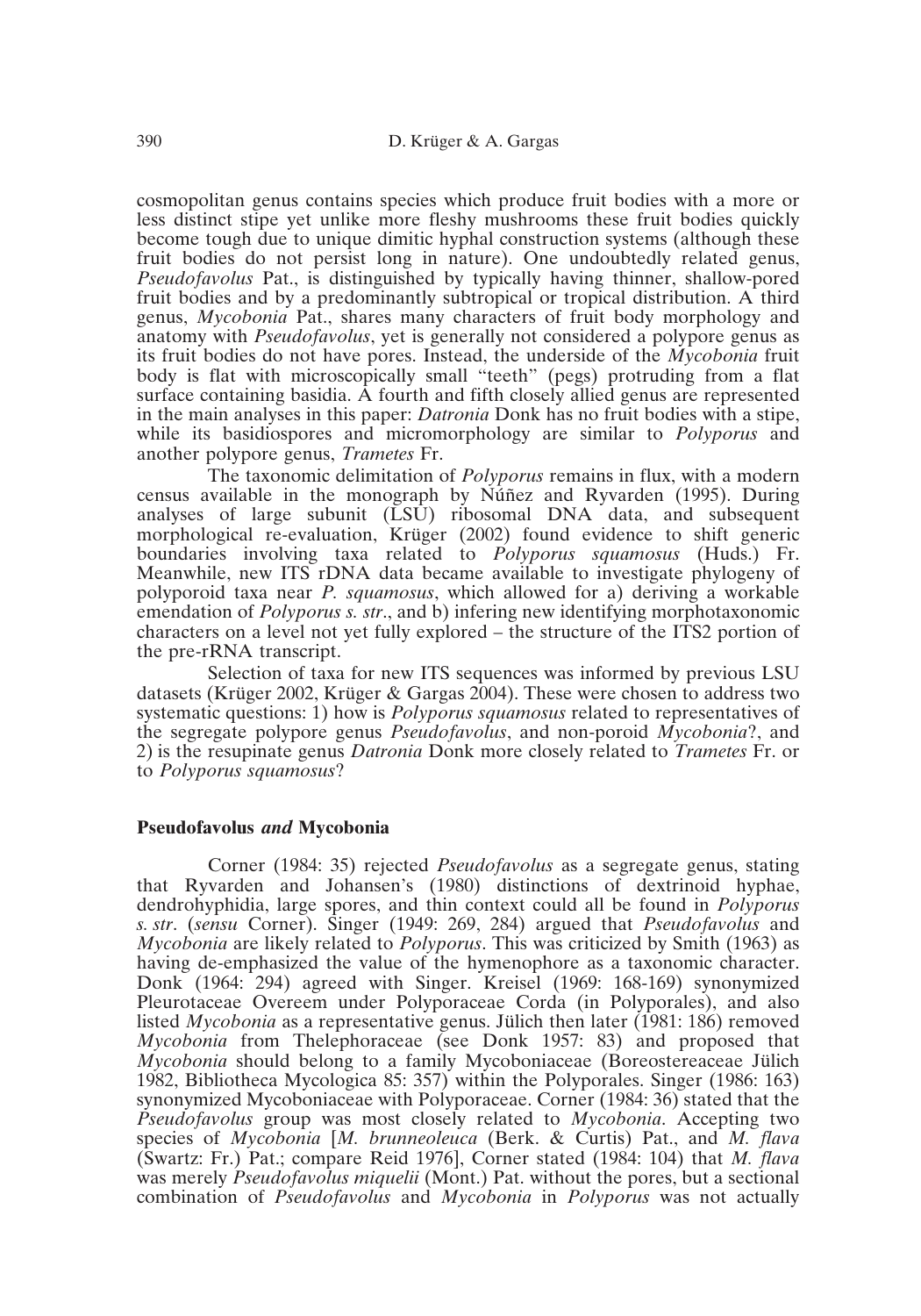proposed because of the "absurdity" of calling a poreless fungus a polypore (Corner 1984: 102-103).

We previously noted the striking resemblance between the hexagonalpored *Pseudofavolus cucullatus* and apparently hydnoid *Mycobonia flava* in basidiocarp coloration, hyphal construction, basidia, and spores (Krüger 2002). The hymenophore of *M. flava* was interpreted as being reduced to a flat surface as in corticioid and thelephoroid fungi, with the pore walls appearing to have become isolated hyphal peg fascicles. Both *P. cucullatus* and *M. flava* had spores and basidia as large as those of *P. squamosus* and other *Polyporus s. str.* (= group *Squamosus*), and *Dichomitus* species. Genetic data also support this interpretation. LSU analyses recovered *Mycobonia* next to *Pseudofavolus*, both nested within *Polyporus s. str*. (Krüger 2002, Krüger & Gargas 2004). *Pseudofavolus*, as well as *Datronia*, were also found allied with *P. squamosus* in phylogenies based on several loci (e.g. Clade 1 of Fig. 3 of Sotome *et al.* 2008).

Scattered septate basidiospores occur in *Pseudofavolus cucullatus* and *Dichomitus leucoplacus* (Berk.) Ryv. (Krüger 2002) similar to those of Buchanan and Ryvarden's (1998) *P. septosporus* and *Dichomitus newhookii* P.K. Buchanan & Ryvarden (Buchanan and Ryvarden 2000).

### **Datronia**

*Datronia mollis* (Sommerf.: Fr.) Donk (= *Daedalea mollis* Sommerf.: Fr.) has similar spores and hyphal construction as *Polyporus squamosus* but differs in having dark brown, pileate or rarely resupinate basidiomata with dendrohyphidia and cystidioles (Gilbertson and Ryvarden 1986-1987). It appears close to *P. squamosus* / *P. melanopus* in several analyses (Hibbett and Vilgalys 1993; Hibbett and Donoghue 2001; Binder and Hibbett 2002: GenBank **AF393071**; Ko and Jung 2002; Sotome *et al.* 2008). This is remarkable since it was the only species included in this assemblage with pigmented skeletal hyphae giving the context a dark brown color. This led us to sequence the LSU of a slightly reflexed-pileate *Datronia mollis* from Denmark (FB10177, TENN57707, GenBank: **AJ488602**; Krüger 2002). This *D. mollis* LSU sequence was, however, very dissimilar from **AF393071** and appeared close to *Trametes*, where Corner (1989: 18) had placed *D. mollis* based on his finding that *D. mollis* basidiocarps were trimitic rather than dimitic.

### *Secondary structure*

Fungi have notoriously few stable phenotypic characteristics useful for systematics, and robust phylogenetic reconstruction may be constrained by choice of molecular data used. Rokas *et al.* (2003), for instance found, by comparing 106 genes of several related yeast fungi, that inferred phylogenies strongly depend on the gene chosen. Cryptic characters such as secondary structure information could further enhance both systematics of fungi as well as well as understanding of the crucial rRNA molecules.

With nucleic acid folding prediction algorithms available, it is possible to incorporate nucleic acid sequence data to determine nucleotide homology and also to improve alignment strategies. Examination of potential folding also allows inferences of patterns of nucleotide evolution, the targeting of structural motifs for molecular detection and antibiosis, and the specification of new suites of taxonomic characters.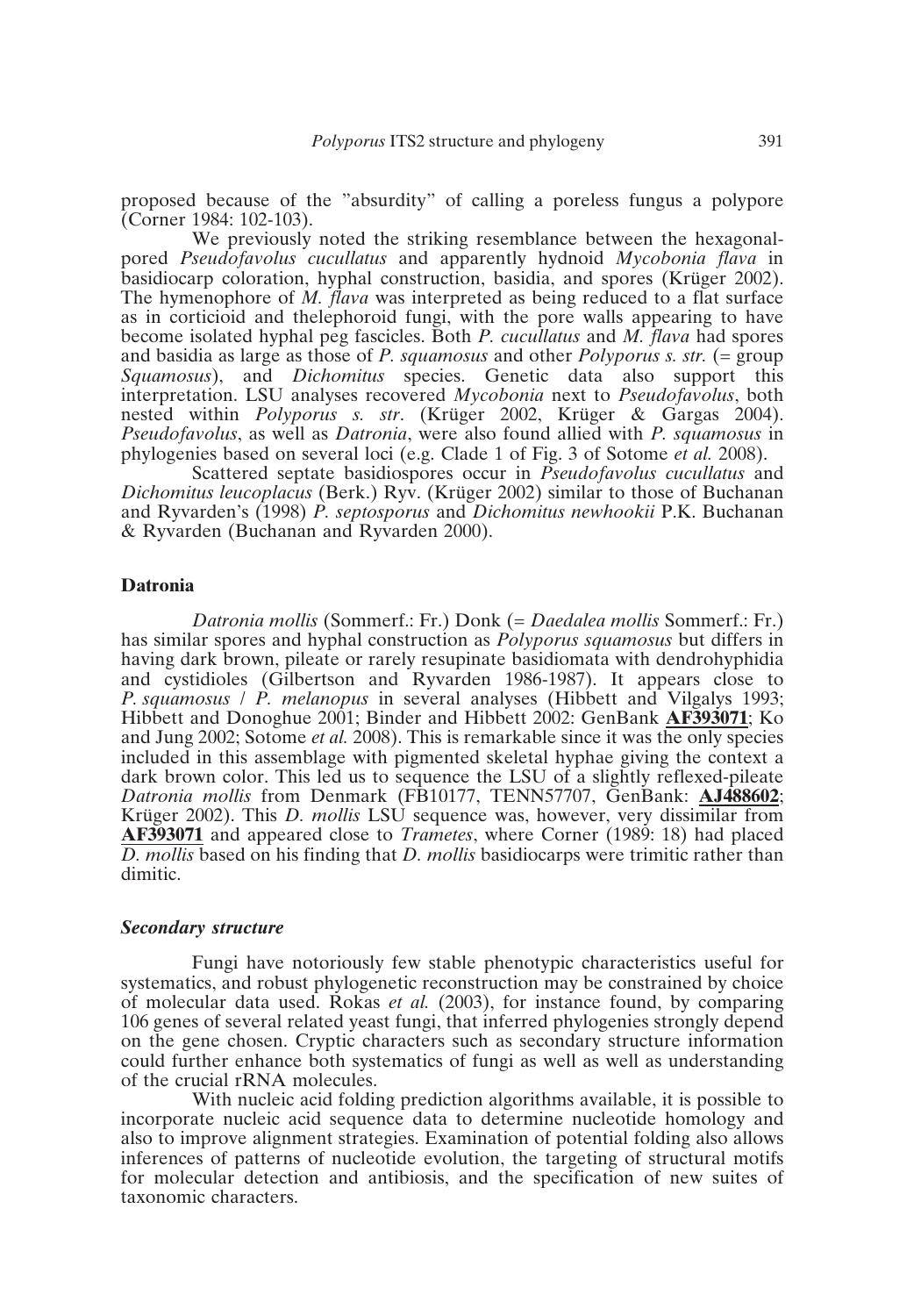# **MATERIALS AND METHODS**

# *Collection and culturing*

Collected specimens were annotated, given field book numbers (FB) and deposited in TENN (University of Tennessee Fungal Herbarium). Identification followed keys and descriptions by Corner (1984), Gilbertson and Ryvarden (1986- 1987), Ryvarden and Gilbertson (1993-1994), and Núñez and Ryvarden (1995). Monokaryotic single-basidiospore isolates (SBIs) were isolated following methods by Gordon and Petersen (1991) and live cultures were stored on disks of malt extract agar (MEA:  $1.5\%$  w/v  $\text{Difco}^{\circledR}$  malt extract, 2% w/v  $\text{Difco}^{\circledR}$  Bacto-agar; Becton, Dickinson and Company, Franklin Lakes, New Jersey; Nobles 1965) in sterilized water (Burdsall and Dorworth 1994).

### *Specimens examined, cultures and sequences available*

SBI cultures are maintained in the University of Tennessee Fungal Culture Collection (CulTENN) under FB numbers. *Datronia mollis* (Sommerf.: Fr.) Donk: DENMARK. STORSTRØMS AMT: Fakse-Leestrup. Probably on *Fagus*, 19 May 1999. *Ronald H. Petersen FB10177*. TENN57707. SBI 1: **AF516557**. *Mycobonia flava* (Sw.: Fr.) Pat.: ARGENTINA. MISIONES: Wanda, Uruguai Provincial Park, 25°51'29"S / 54°10'08"W. 26 May 2001. *Dirk Krüger FB11279*. TENN59088. **AY513571**. COSTA RICA. PUNTARENAS: Sta. Elena, Road to Biological Reserve, 10°20'32"N / 84°47'55"W. On fence posts, 17 Mar 1999. *Ronald H. Petersen FB10256*. TENN57579. Specimen sequence: **AY513569**. SBI 1 **AY513570**. *Polyporus squamosus* (Huds.) Fr.: RUSSIA. BELGOROD. *Nadia Psurtseva 50*. TENN59384. SBI 1: **AF516572**. USA. MICHIGAN: Albion, Albion College Nature Center, 42°15'N / 84°45'W. On *Ulmus*, 30 May 2001. *Ed Grand FB11420*. TENN59125. **AF516573** (from specimen). *Pseudofavolus cucullatus* (Mont.) Pat.: ARGENTINA. MISIONES: Puerto Iguazú, Iguazú National Park, Isla San Martín, 25°40'55"S / 54°26'50"W. On hardwood stick, 24 May 2001. *Dirk Krüger & Edgardo Albertó FB11221*. teste Leif Ryvarden. TENN58910. SBI 1: **AF516600**. MEXICO. NAYARIT: San Juan, Vulcan San Juan, 21°28'N / 105°00'W. On standing hardwood stem, 20 Jul 1996. *Ronald H. Petersen FB8744*. TENN55173. SBI 7: **AF516601**. *Trametes hirsuta* (Wulfen: Fr.) Pilát: GERMANY. MECKLENBURG-VORPOMMERN: Neubrandenburg-Broda, Brodaer Holz Forest at Belvedere, 53°33'N / 13°16'E. On *Fagus* limb, 24 May 1999. *Dirk Krüger FB10198*. TENN57728. SBI 5: **AF516556**.

### *Sequence data generation*

Nucleic acid extraction followed Krüger *et al.* (2003) or Krüger *et al.* (2004). The nuclear ITS rDNA (ITS1 –  $5.8S - ITS2$ ) was initially amplified using primers ITS 1F / ITS 4B (Gardes and Bruns 1993) or ITS 5 (White *et al.* 1990)  $\tilde{I}$ LR 7 (www.biology.duke.edu/ fungi/ mycolab/primers.htm). For some difficult isolates, primers NS7UTK and ITS 4C (Krüger *et al.* 2004) were used for ITS region amplification.

PCR products were cleaned with the Amicon Microcon PCR Centrifugal Filter Device (Millipore Co., Billerica, Massachusetts) before sequencing, using the following protocol: first centrifugation step 5 min at 1300 g, second spin step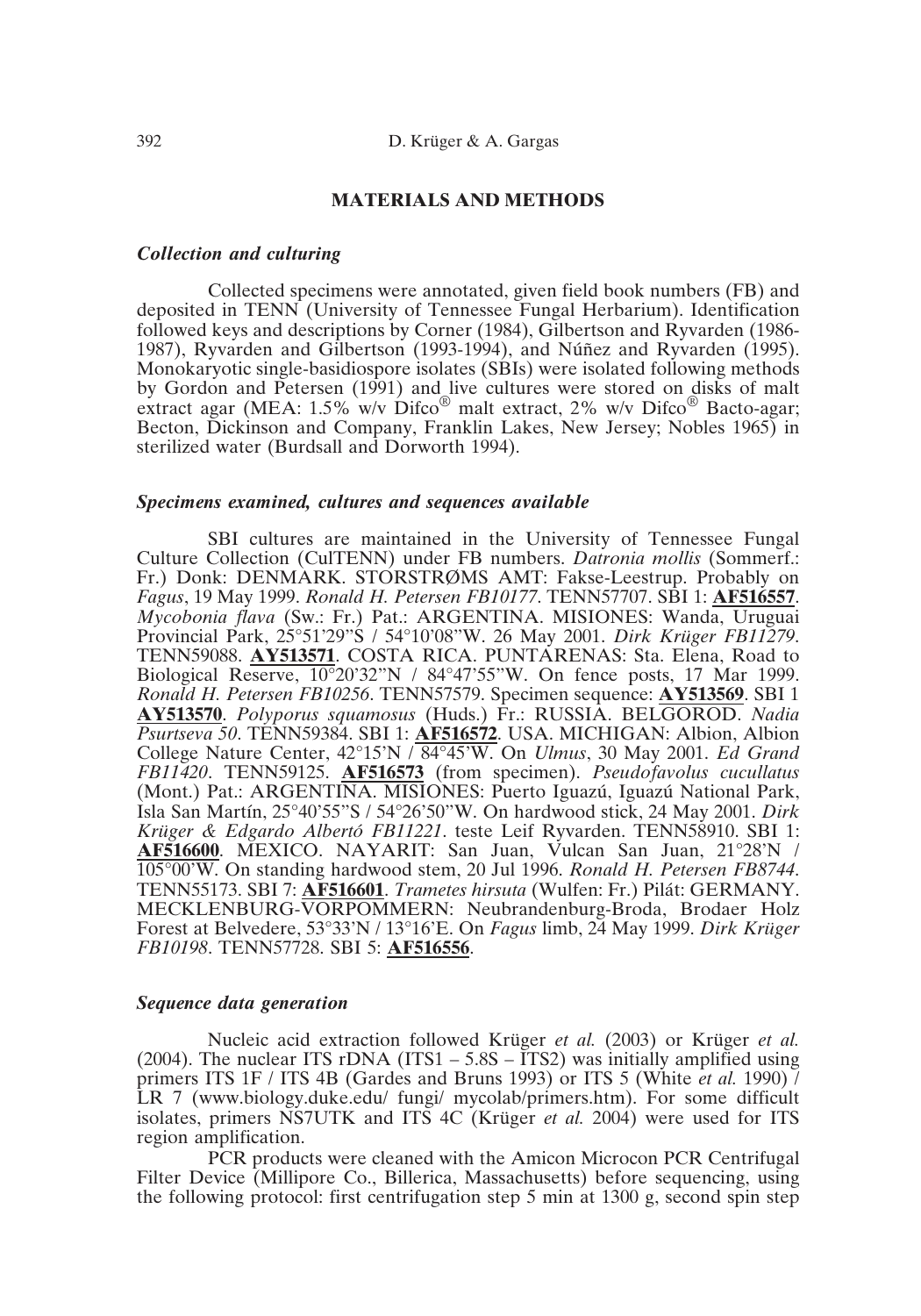1000 g, with 30 µl bi-distilled water used for DNA elution. Primers NS7UTK or ITS 5, ITS 3 and / or ITS 2 (White *et al.* 1990) were used for sequencing. Cyclesequencing was done with  $2.\dot{S}$  µl ABI PRISM BigDye Terminator (v 2.0; Applied Biosystems, Inc., Foster City, California) per 10 µl reaction, following manufacturer's instructions using approximately 25 ng DNA template (Hoefer DyNA Quant 200 fluorometer; Amersham Biosciences Co., Piscataway, New Jersey). Each BigDye cycle-sequencing product was cleaned using 50 µl 95% v/v ethyl alcohol (room temperature), 2 µl 3M sodium acetate, and 10 µl bi-distilled water. After 20 min precipitation at room temperature, tubes were centrifuged 20 min at 16000 g, and the supernatant removed. The resultant pellet was rinsed with 190  $\mu$ l 70% v/v cold ethyl alcohol. Following a second centrifugation  $(16000 \text{ g}, 5 \text{ min})$ , the supernatant was again removed, and the tube placed for 1 min in a heating block at 90 C.

### *Sequence alignment*

Sequences obtained from ABI electropherogram files were corrected in Chromas v. 1.45 (Technelysium Pty. Ltd., Tewantin, Qeensland, Australia), and assembled and aligned using BioEdit v. 5.0.9 (Hall 1999) and ClustalX v. 1.64b (Thompson *et al.* 1997). Alignments as well as individual sequence data are available from the public databases (see Specimens Examined above; EMBL ALIGN\_000654). A new dataset of LSU was also compiled and analyzed to serve as upfront visualization of relationships. From sequences similar by BLAST-n searches, alignable data with taxonomic overlap to the ITS data were kept. Alignment was done using QAlign2 Panta Rhei (Sammeth *et al.* 2006) with the T-Coffee algorithm (Notredame *et al.* 2000).

# *ITS2 secondary structure prediction*

Secondary structure of the ITS spacers (assumed DNA barcode, Nielsen *et al.* 2009, Hughes *et al.* 2009, Seifert 2009) in pre-rRNA is important for correct ribosome assembly (Lalev and Nazar 2001, Coleman 2009) and their presence in environmental RNA can suggest current activity (Anderson & Parkin 2007). ITS rDNA sequences are under evolutionary constraints distinct from standard models of primary sequence evolution. ITS2 rDNA boundaries were determined by comparison to sequences of *Saccharomyces cerevisiae* (5.8S rDNA region from Rubin 1973, LSU rDNA region from Bayev *et al.* 1981). Structure prediction for the ITS2 transcript was performed by Mfold version 3.1 (www.bioinfo.rpi.edu/ applications/mfold/; Zuker 2003) using free energy calculations (default conditions: linear RNA sequence, folding temperature of 37 C, 20% suboptimality, upper bound of 50 foldings, no limit to the maximum distance between paired bases, no constraint information, maximum number of nucleotides in a bulge or loop=30, maximum asymmetry of an interior/bulge loop=30). From the initially predicted foldings – including the available ITS2 primary sequence in its entirety – those most closely resembling the conserved pairing regions (stems) hypothesized for plants, green algae (Mai and Coleman 1997), and various fungi (Krüger & Gargas 2004, Krüger & Gargas 2008) were saved. We then repeated the foldings with shorter stretches of primary sequence data to obtain only the first two of these major stem-loop structures, termed P1 and P2, choosing those that did not conflict with the initial foldings.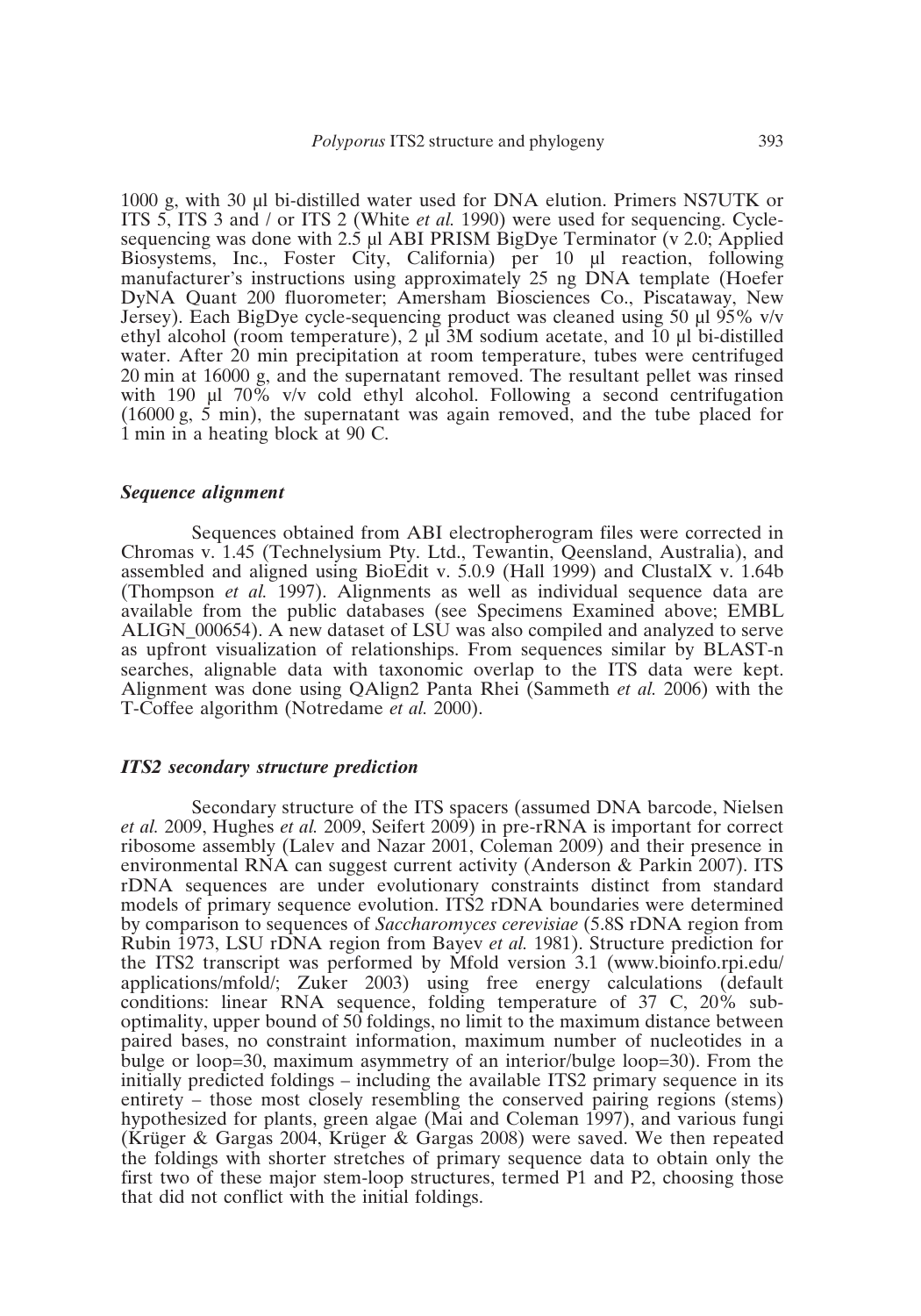# *Phylogeny of total ITS rDNA data*

For the nine investigated ITS sequences, we determined model parameters using jModeltest software (Posada 2008). In MEGA4 (Kumar 2008), we analyzed the data under minimum evolution (ME) as optimality criterion with 1000 replicates of interior branch support testing with the following parameters: gaps completely deleted, keeping 1000 trees during search level 2, closestneighbor-interchange, Maximum Composite Likelihood model with gamma shape  $= 0.2620.$ 

Maximum likelihood (ML) analysis was performed in fastDNAml (http:// mobyle.pasteur.fr/cgi-bin/portal.py?form=fastdnaml; Olsen *et al.* 1994, Transition/ transversion parameter  $= 1.526738$ ) with base frequencies estimated by jModeltest  $(A = 0.2348, C = 0.2171, G = 0.2301, T = 0.3180).$ 

# *Phylogeny of LSU rDNA data*

Sequence evolution models were predetermined using JModeltest and incorporated in PAUP\* (Swofford 2001) as Lset base= $(0.2210 \t0.2188 \t0.2363$ 0.3238) nst=6 rmat=(2.1536 8.9077 2.1536 1.0000 8.9077 1.0000) rates=gamma shape= $0.2310$  ncat=4 pinvar= $0$ ; where we performed ML bootstrapping with  $100$  pseudoreplicates. In addition, MEGA4 was used for a maximum parsimony (MP) analysis with 1000 bootstrap pseudoreplicates.

# **RESULTS AND DISCUSSION**

### *LSU phylogeny*

The phylogenetic reconstruction (Fig. 1) using ML and MP is in agreement with previous studies where *Polyporus* was not monophyletic. There is no meaningful support for something directly corresponding a Clade 1 *sensu* Sotome *et al.* (core-*Polyporus*) here, though specific taxa previously affiliated do so again. The close relationship of *Datronia* with *Polyporus squamosus*, and of *Pseudofavolus* with *Mycobonia*, is confirmed again with 99 and 80% bootstrap support, respectively, in MP as well as in ML tree topology.

### *Secondary structures and recoding*

Mfold generated one structure each for the nine sequences when only the region containing the first two major stem-loops were parsed into the program (Tab. 1). The only exception was *Polyporus squamosus* FB11420, where three alternative structures were generated. Only the third structure was similar to that of the other sequences; two had much enlarged loops dissimilar from the others. As only FB11420 contained ambiguity codes, these were recognized as responsible for generating the alternative foldings. All predicted and accepted partial ITS2 rRNA structures are shown in Fig. 2, which also indicates the approximate position of recoded parts of predicted structure. Individual character states were then compiled using the predicted and accepted structures (Fig. 2). Various phylogenetic analyses on the nine sequences (not shown) using UPGMA or leastsquares neighbor-joining approaches in PAUP\* yielded phylogenies not in conflict with the nucleotide phylogenies.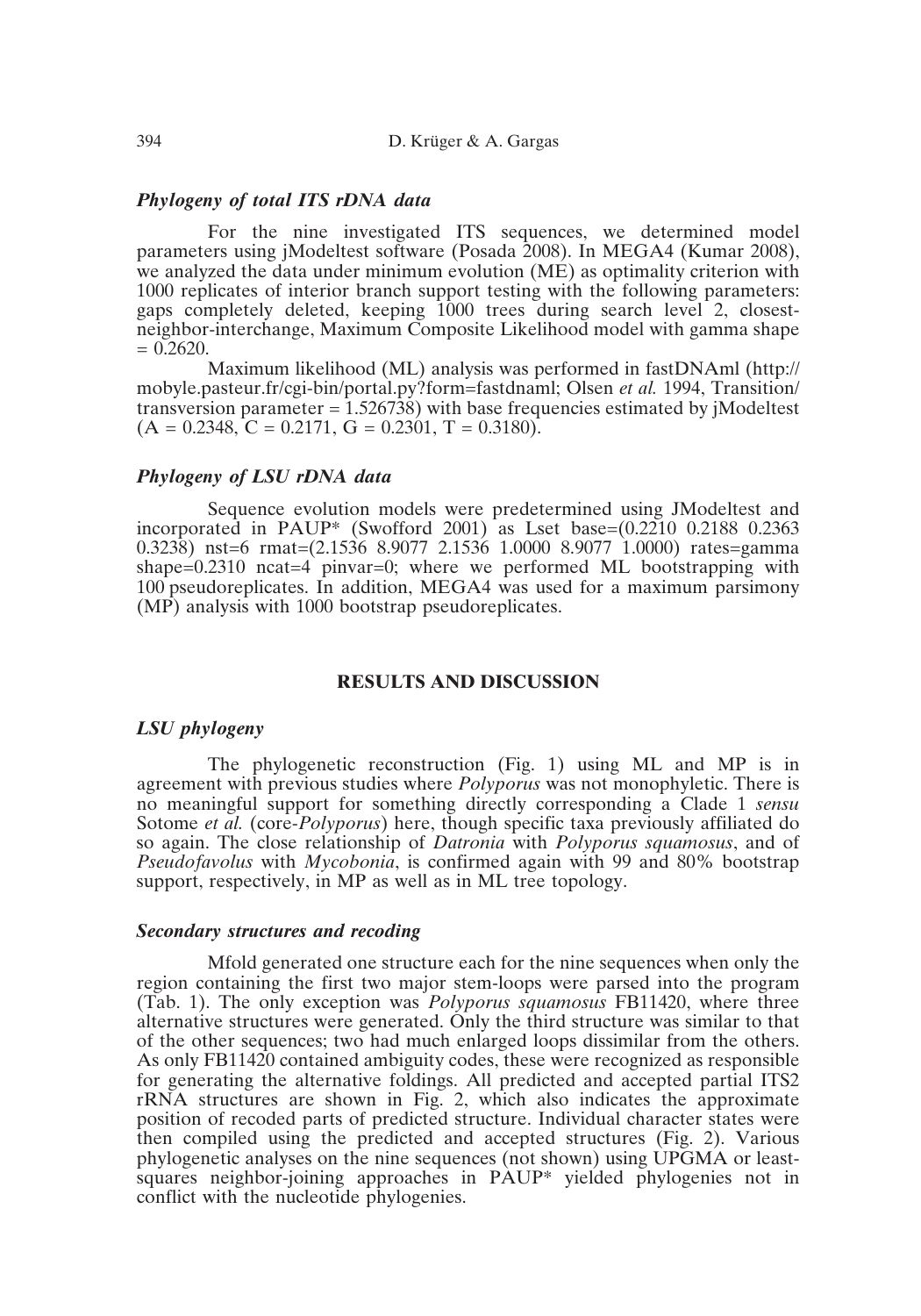| Sequence source, accession number | Number of predicted structures (initial dG in brackets)                                                                        |
|-----------------------------------|--------------------------------------------------------------------------------------------------------------------------------|
| Datronia mollis AF516557          | 1 (-23.3 kcal/mole)                                                                                                            |
| Mycobonia flava AY513569          | 1 (-29.3 kcal/mole)                                                                                                            |
| Mycobonia flava AY513570          | 1 (-29.3 kcal/mole)                                                                                                            |
| Mycobonia flava AY513571          | 1 (-30.1 kcal/mole)                                                                                                            |
| Polyporus squamosus AF516572      | 1 (-23.3 kcal/mole)                                                                                                            |
| Polyporus squamosus AF516573      | 3 (-16.2 kcal/mole, -16.2 kcal/mole, -16.1 kcal/mole). The<br>third corresponds best to the folding of the other<br>sequences. |
| Pseudofavolus cucullatus AF516600 | 1 (-29.8 kcal/mole)                                                                                                            |
| Pseudofavolus cucullatus AF516601 | 1 (-27.6 kcal/mole)                                                                                                            |
| Trametes hirsuta AF516556         | 1 (-28.2 kcal/mole)                                                                                                            |

Table 1. Overview of structures generated with mfold.

# *Total ITS rDNA data*

/Datronia-Squamosus and a /Pseudofavolus-Mycobonia are sister clades. Both the dikaryon and monokaryon (SBI 1) sequence of CulTENN 10256 *Mycobonia flava* from one tip basal to the remainder of /Pseudofavolus-Mycobonia (Fig. 3 far left).

The ME consensus tree has identical topology with the ML tree introduced above (Fig. 3 left). Two groups, *Pseudofavolus* + *Mycobonia* versus *Polyporus squamosus* + *Datronia*, are highly supported with ME interior branch support values of 99%.

## *Consensus structures*

Four consensus structures are introduced as taxonomic characters (Fig. 4). Consensus structure A corresponds to the taxonomic entities contained in /Pseudofavolus-Mycobonia, B is a taxonomic character for *Pseudofavolus cucullatus*, C for *Mycobonia flava*, and D for /Datronia-Squamosus.

# *Character evolution*

The consensus structures defined are not unambiguous for inferring unequivocal polarized changes. As an example, we discuss here two of the recoded characters that change within a subset of the phylogenetic ITS tree containing *Mycobonia flava* and *Pseudofavolus cucullatus* (Fig. 4). The topology of this tree is used here as the assumed true phylogeny of the taxa (Fig. 1). Under this assumption, it can be postulated that sometime before or after the split leading to the *Mycobonia* specimens 10256 and 11279, event I must have happened. That event may have been a resizing mutation that affected the extent of an internal loop of P1 (character 1). It is most parsimonious to assume that this event was synapomorphous for 11279 *Mycobonia*, as well as for *Pseudofavolus*.

Operating under the same parsimony criterion, a silent mutation (event II) may have been synonymous with the change of a single nucleotide somewhere before or after the splitting of 10256 and 11279. This nucleotide change on character 9 in the P2 terminal loop was sequentially followed by an event III. Event III, operating alongside the speciation event leading to *Pseudofavolus*, has a known directional polarity (from *Mycobonia*, to *Pseudofavolus*). This polarity means more information than we have about events I and II. However, such event III could have had two different parsimonious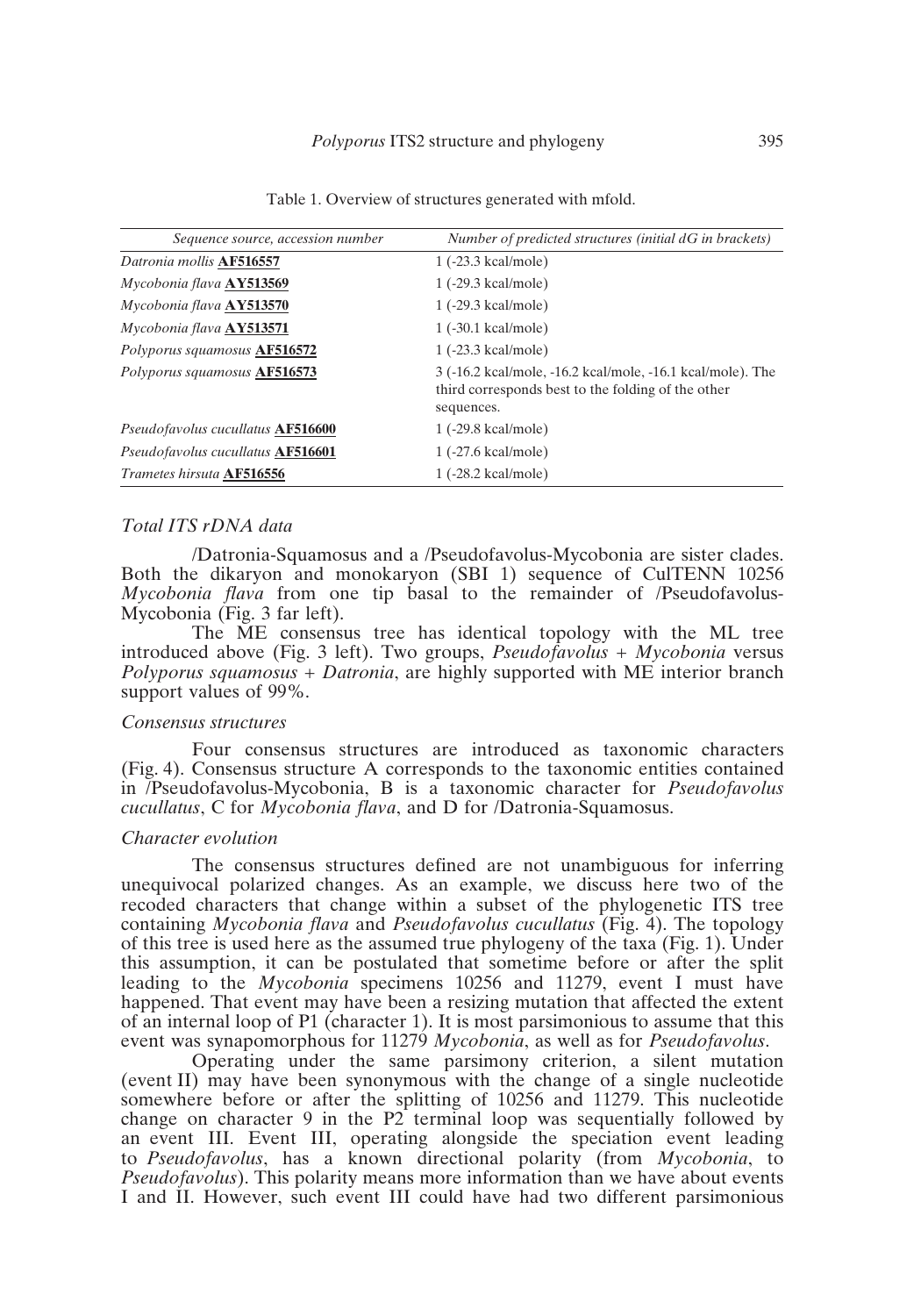

Fig. 1. Nuclear LSU phylogeny of *Polyporus* and allies with the root placed on the lowerhand assemblage involving *Trametes*. Topology of maximum likelihood analysis, with bootstrap support from 100 pseudoreplicates (in italics), and maximum parsimony bootstrap support from 1000 pseudoreplicates. Filled diamonds = *Polyporus*, hollow diamonds = affiliated genera.

*modus operandi*. One would entail a second silent mutation, the other one would entail at least two additional mutations. A larger sampling of rDNA sequence data may reveal a more detailed picture of hypothetical events of secondary structure changes.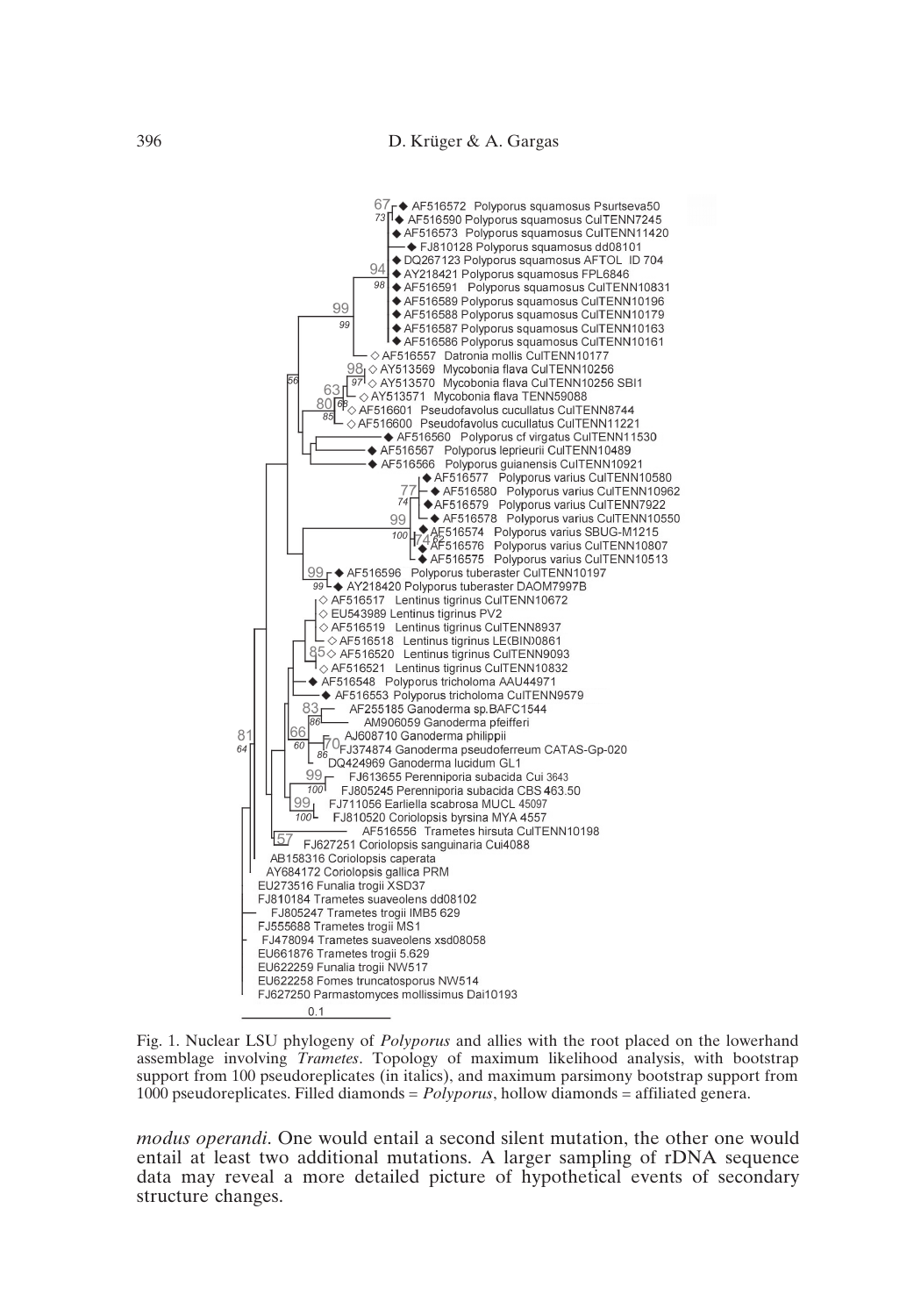

Fig. 2. Mfold-generated secondary structure of ITS2 P1 through P2 (compiled screen shots). Structure altered by inclusion of IUPAC ambiguity codes, here generally equaled with N, is highlighted by addition of the non-confl Fig. 2. Mfold-generated secondary structure of ITS2 P1 through P2 (compiled screen shots). Structure altered by inclusion of IUPAC ambiguity<br>codes, here generally equaled with N, is highlighted by addition of the non-confl figure.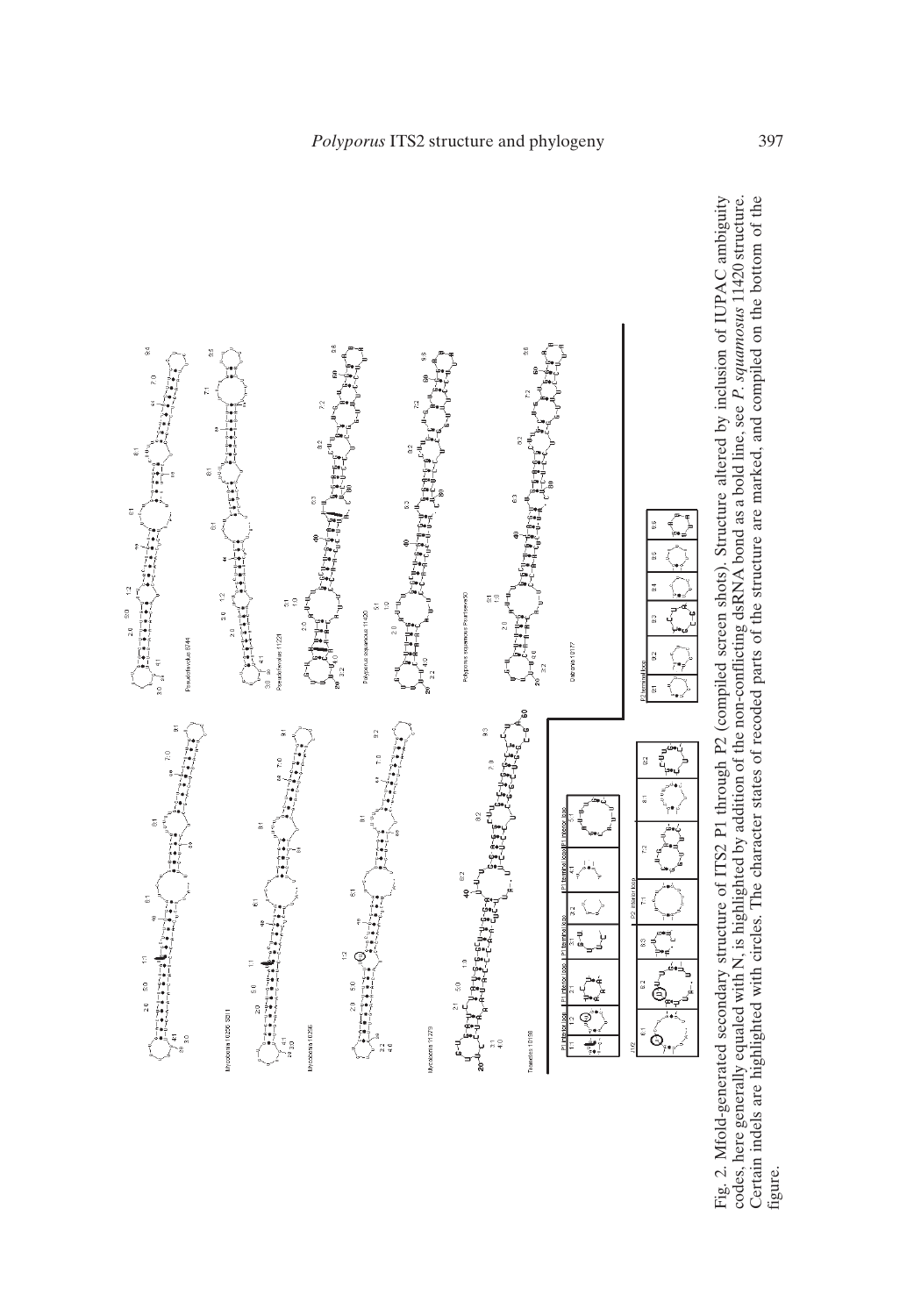

Fig. 3. fastDNAml maximum likelihood phylogram (far left), MEGA4 minimum evolution phenogram with interior branch support (left). Bolded part of dendrograms correspond to /Pseudofavolus-Mycobonia, broken lines indicate /Datronia-Squamosus. Consensus structures mapped onto the dendrogram. Below: detailed descriptors for consensus structures (Krüger & Gargas 2008; note: f5:CTTTT,1:T denotes an internal loop with 5 free bases on the first side from 5', and one free base on the opposite side) and underline annotation (underlined transcribed nucleotides are in dsRNA). "//" indicates omissions (primary sequence data not included in consensus or otherwise discussed structure). Scale bar = distance.



Fig. 4. Hypothetical mutational events that changed the drawn secondary structure.

#### **Conclusion: Linnean taxonomy**

The taxonomy of *Mycobonia* was discussed by Martin (1939), where *M. brunneoleuca* was conceived as synonymous with *M. flava*. Reid (1976) and Corner (1984: 103-104) kept the two species separate. Corner (1984: 90) transferred *Pseudofavolus cucullatus* (Mont.) Patouillard (1900, Essai Tax.: 81) as a variety under *Polyporus miquelii* Mont. This avoided the issue of *Polyporus cucullatus* Berk. & Curtis [1872, Notices of North American Fungi. Grevillea I (4): no. 134] occupying the epithet in *Polyporus* (see Ryvarden 1991). *Favolus cucullatus* Montagne 1842 (Ann. Sci. Nat. Ser. II Vol. 2 17: 125), basionym of *Pseudofavolus cucullatus*, would effectively create a homonym in *Polyporus* even though the species epithet otherwise commands priority.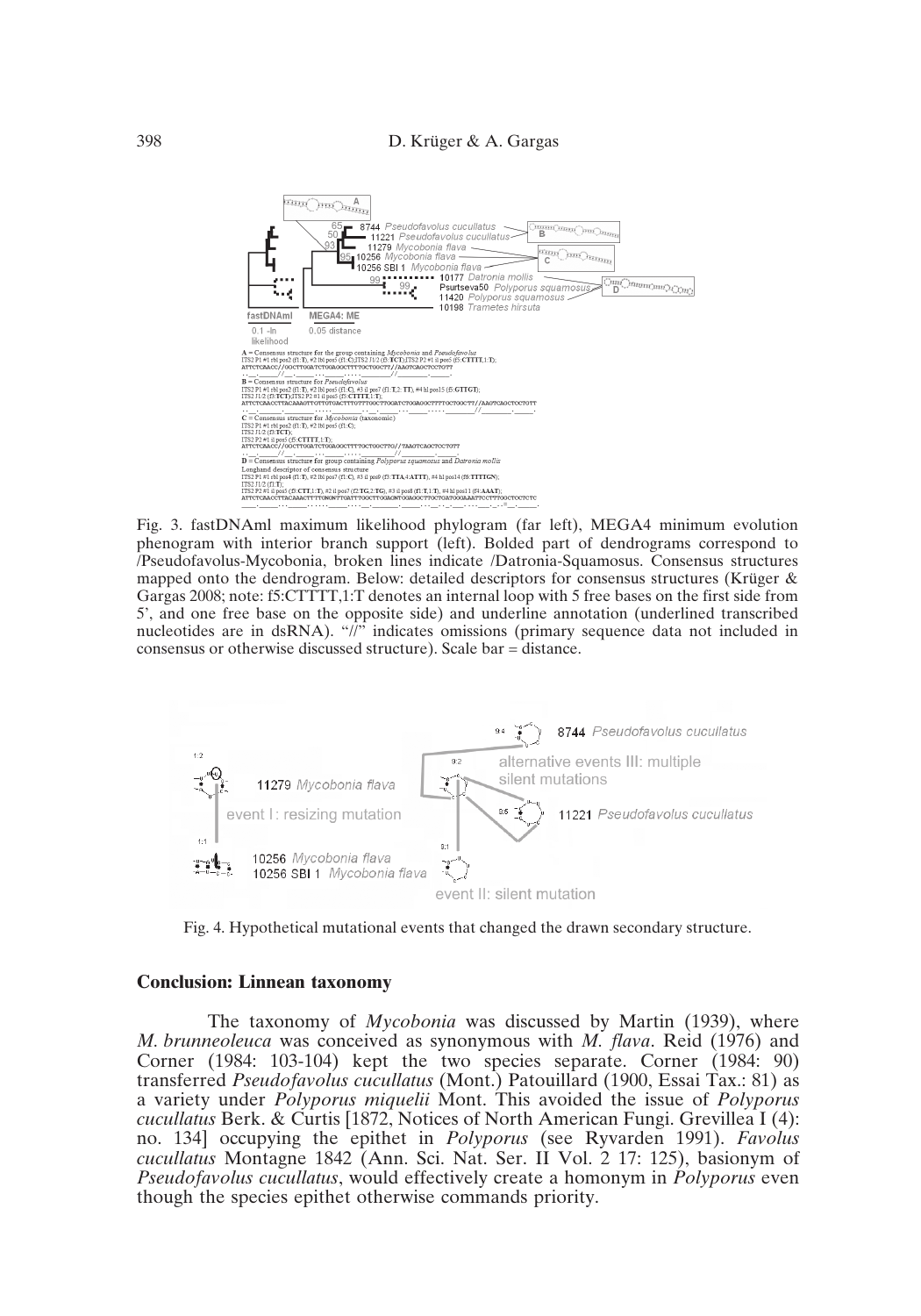We are of the opinion that *Pseudofavolus* should be included in *Polyporus*. We opt not to reject *Ps. cucullatus* as a valid species. Therefore, we opt for *Polyporus curtipes* [Ryvarden 1991, Gen. Polypores: 213 (based on *Favolus curtipes* Berk. & Curtis 1849, Dec. Fungi XXIII: 222)] as the valid name for *Ps. cucullatus* in *Polyporus* (Ryvarden 1991). Without including *Mycobonia brunneoleuca*, which we were unable to investigate, we propose the transfer of *Mycobonia flava* as a subspecies under *P. curtipes*.

*Polyporus* Adanson (Fam. Pl. 2: 10. 1763): Fries, Syst. Mycol. 1: 341 (1821) emend. D. Krüger

Accepted as circumscribed by Núñez and Ryvarden (1995) and emended by Krüger and Gargas (2004), but including fungi with smooth hymenophore containing sterile hyphal peg fascicles. Polyporaceae Corda 1839 is thus also emended to include fungi with these characters, placing Mycoboniaceae Jülich 1981 in synonymy.

### **Polyporus curtipes ssp. flavus** (Swartz: Fr.) D. Krüger, comb. nov. (**MycoBank No. MB 511673**)

- BASIONYM: *Peziza flava* Swartz 1788, Prod.: 150: Fr., 1823 Systema 2: 161.
	- ≡ *Hydnum flavus* (Swartz: Fr.) Berk. 1842, Ann. Mag. Nat Hist. I 10: 380.
	- ≡ *Bonia flava* (Swartz: Fr.) Pat. 1892, Bull. Soc. Myc. Fr. 8: 49.
	- ≡ *Mycobonia flava* (Swartz: Fr.) Pat. 1894, Bull. Soc. Myc. Fr. 10: 77.

As we believe a close relationship of *Polyporus* and *Datronia* is evidenced by the shown putative ITS2 structure, *Datronia mollis* should again be known as *Polyporus sommerfeldtii* Karsten (1882, Bidr. Känned. Nat. Folk. Finl. 37: 53) to avoid the homonymy of *Polyporus mollis* (Sommerf.) Karsten (1876, Bidr. Känned. Nat. Folk Finl. 25: 280) with *Polyporus mollis* (Pers.) Fr. [1821, Syst. Mycol. 1: 360 (also known as *Leptoporus mollis* (Pers.) Quél., 1886, Ench. Fung.: 176)].

**Acknowledgements.** We thank the University of Tennessee Sequencing Facility for their services. We thank Drs. Nadya Psurtseva (Russia) and Edgardo Albertó (Argentina) for help. Financing for DK's research was supplied from NSF PEET funds to RHP and KH (grants 9521526, 9978011). Drs. Sylvie Herrmann (UFZ, Germany) is thanked for translating the abstract and Jessica Gutknecht (UFZ, Germany) for help with English. Brainstorming secondary structure was done while funded by the University of Wisconsin Graduate School.

#### **REFERENCES**

ANDERSON I.C. & PARKIN P.I., 2007 — Detection of active soil fungi by RT-PCR amplification of precursor rRNA molecules. *Journal of Microbiological Methods* 68: 248-253.

- BAYEV A., GEORGIEV O.I., HADJIOLOV A.A., NIKOLAEV N., SKRYABIN K.G., & ZAKHARYEV V.M., 1981 — The structure of the yeast ribosomal RNA genes. 3. Precise mapping of the 18 S and 25 S rRNA genes and structure of the adjacent regions. *Nucleic Acids Research* 9: 789-799.
- BINDER M. & HIBBETT D.S., 2002 Higher-level phylogenetic relationships of homobasidiomycetes (mushroom-forming fungi) inferred from four rDNA regions. *Molecular Phylogenetics and Evolution* 22: 76-90.

BUCHANAN P.K. & RYVARDEN L., 1998 — New Zealand polypore fungi (Aphyllophorales): three new species and a new record. *New Zealand Journal of Botany* 36: 219-231.

BUCHANAN P.K. & RYVARDEN L., 2000 — New Zealand polypore fungi (Aphyllophorales): six new species and a redetermination. *New Zealand Journal of Botany* 38: 251-263.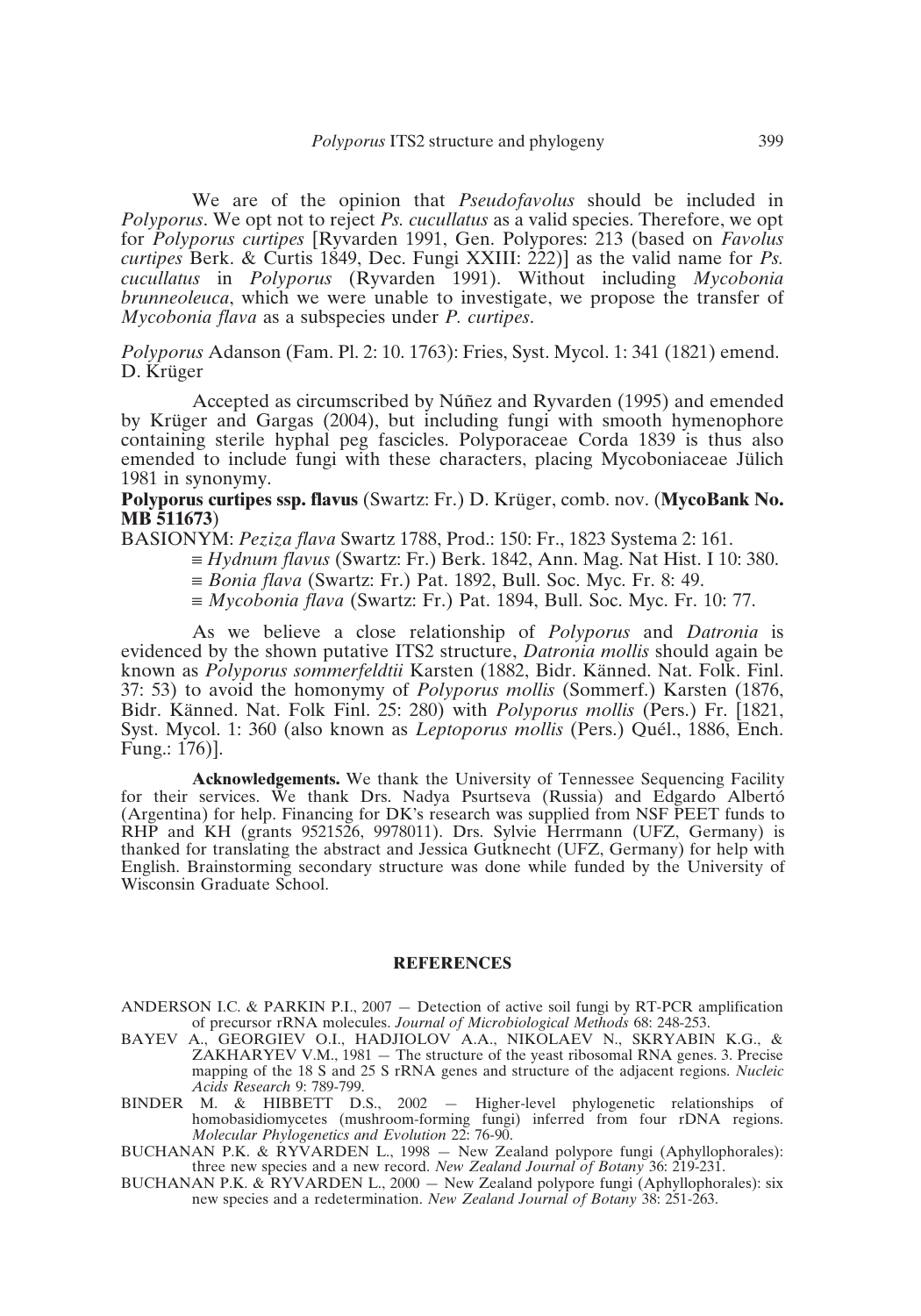BURDSALL H.H. & DORWORTH E.B., 1994 — Preserving cultures of wood-decaying Basidiomycotina using sterile distilled water in cryovials. *Mycologia* 86: 275-280.

COLEMAN A.W., 2009 — Is there a molecular key to the level of "biological species" in eukaryotes? A DNA guide. *Molecular Phylogenetics and Evolution* 50: 197-203.

- CORNER E.J.H., 1984 Ad Polyporaceas II. *Polyporus, Mycobonia, Echinochaete. Beihefte zur Nova Hedwigia* 78: 1-129.
- CORNER E.J.H., 1989 Ad Polyporaceas V. *Beihefte zur Nova Hedwigia* 96: 1-218.
- DONK M.A., 1957 The generic names proposed for Hymenomycetes VII. "Thelephoraceae" (continuation). *Taxon* 6: 68-85.
- DONK M.A., 1964 A conspectus of the families of Aphyllophorales. *Persoonia* 3: 199-324.
- GARDES M. & BRUNS T.D., 1993 ITS primers with enhanced specificity for basidiomycetes application to the identification of mycorrhizae and rusts. *Molecular Ecology* 2: 113-118.
- GILBERTSON R.L. & RYVARDEN L., 1986-1987 *North American Polypores*. 2 volumes. Oslo, Norway, Fungiflora.
- GORDON S.A. & PETERSEN R.H., 1991 Mating systems in *Marasmius*. *Mycotaxon* 41: 377-386.
- HALL T.A., 1999 BioEdit: a user-friendly biological sequence alignment editor and analysis program for Windows 95/98/NT. *Nucleic Acids Symposium Series* 41: 95-98.
- HIBBETT D.S. & DONOGHUE M.J., 2001 Analysis of character correlations among wood decay mechanisms, mating systems, substrate ranges in Homobasidiomycetes. *Systematic Biology* 50: 215-241.
- HIBBETT D.S. & VILGALYS R., 1993 Phylogenetic relationships of *Lentinus* (Basidiomycotina) inferred from molecular and morphological characters. *Systematic Botany* 18: 409-433.
- HUGHES K.W, PETERSEN R.H., & LICKEY E.B., 2009 Using heterozygosity to estimate a percentage DNA sequence similarity for environmental species' delimitation across basidiomycete fungi. *New Phytologist*. DOI: 10.1111/j.1469-8137.2009.02802.x.
- JÜLICH W., 1981 Higher taxa of Basidiomycetes. *Bibliotheca Mycologica* 85. Vaduz, Liechtenstein, J. Cramer.
- KO K.S. & JUNG H.S., 2002 Phylogenetic evaluation of *Polyporus s.str.* based on molecular sequences. *Mycotaxon* 82: 315-322.
- KREADER C.A., 1996 Relief of amplification inhibition in PCR with bovine serum albumin or T4 gene 32 protein. *Applied and Environmental Microbiology* 62: 1102-1106.
- KREISEL H., 1969 *Grundzüge eines natürlichen Systems der Pilze*. Lehre, Germany, J. Cramer.
- KRÜGER D., 2002 Monographic studies in the genus *Polyporus* (Basidiomycotina). Ph.D. thesis. Knoxville TN, University of Tennessee. Available from http://etd.utk.edu/2002/ KruegerDirk.pdf.
- KRÜGER D., HUGHES K.W., & PETERSEN R.H., 2002 Studies in *Polyporus* subg. *Polyporellu*s: on congruence of three biological, morphological and phylogenetic species. *In:* Laflamme G., Bérubé J.A., & Bussières G. (eds.), *Root and Butt Rots of Forest Trees. Proceedings of the 10th International IUFRO Working Party 7.02.01, September 16-22, 2001.* Québec City, Québec, Canadian Forest Service.
- KRÜGER D., HUGHES K.W., & PETERSEN R.H., 2004 The tropical *Polyporus tricholoma* (Polyporaceae) - taxonomy, phylogeny, and the development of methods to detect cryptic species. *Mycological Progress* 3: 65-80.
- KRÜGER D. & GARGAS A., 2004 The basidiomycete genus *Polyporus* an emendation based on phylogeny and putative secondary structure of ribosomal RNA molecules. *Feddes Repertorium* 115: 530-546.
- KRÜGER D. & GARGAS A., 2008 Secondary structure of ITS2 rRNA provides taxonomic characters for systematic studies – a case in Lycoperdaceae (Basidiomycota). *Mycol Research* 112: 316-330.
- KUMAR S., DUDLEY J., NEI M., & TAMURA K., 2008 MEGA: A biologist-centric software for evolutionary analysis of DNA and protein sequences. *Briefings in Bioinformatics* 9: 299-306.
- LALEV A.I. & NAZAR R.N., 2001 A chaperone for ribosome maturation. *Journal of Biological Chemistry* 276: 16655-16659.
- MAI J.C. & COLEMAN A.W., 1997  $-$  The internal transcribed spacer 2 exhibits a common secondary structure in green algae and flowering plants. *Journal of Molecular Evolution* 44: 258-271.
- MARTIN G.W., 1939 New or noteworthy fungi from Panama and Colombia. III. *Mycologia* 31: 239-249.
- NILSSON R.H., RYBERG M., ABARENKOV K., SJÖKVIST E., & KRISTIANSSON E., 2009 The ITS region as a target for characterization of fungal communities using emerging sequencing technologies. FEMS Microbiology Letters. DOI: 10.1111/j.1574-6968.2009.01618.x.
- NOBLES M.K., 1965 Identification of cultures of wood-inhabiting Hymenomycetes. *Canadian Journal of Botany* 43: 1097-1139.